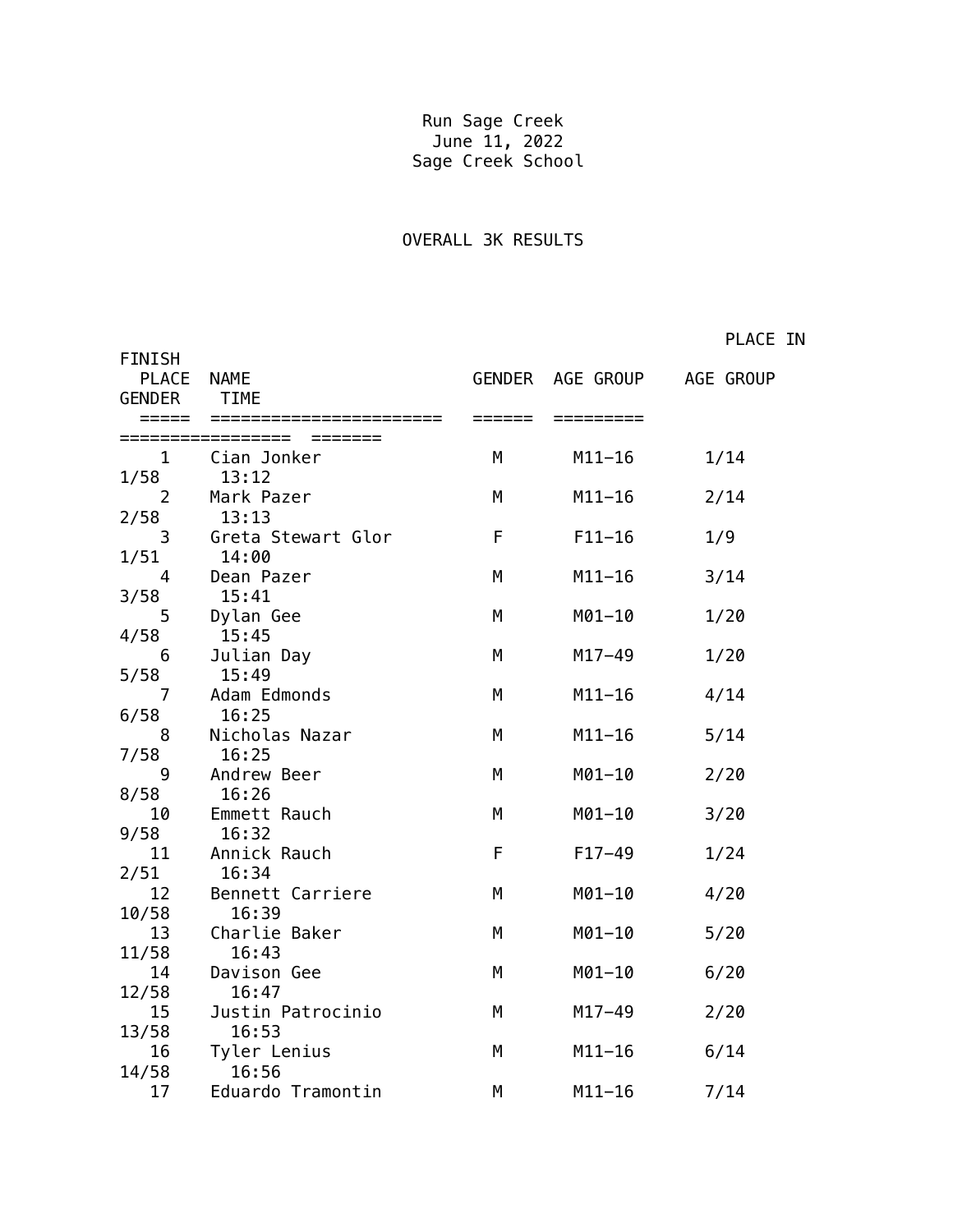| 15/58       | 17:05                   |   |            |      |
|-------------|-------------------------|---|------------|------|
| 18          | Ellie Pociuk            | F | $F17-49$   | 2/24 |
| 3/51        | 17:18                   |   |            |      |
| 19          | Jackie Carriere         | F | $F17-49$   | 3/24 |
| 4/51        | 17:41                   |   |            |      |
| 20          | Rylee Cammaert          | F | $F11 - 16$ | 2/9  |
| 5/51        | 17:45                   |   |            |      |
| 21          | Kingsley Jamieson       | F | $F11 - 16$ | 3/9  |
| 6/51        | 17:45                   |   |            |      |
| 22          | Ainslee Cammaert        | F | $F01 - 10$ | 1/16 |
| 7/51        | 17:49                   |   |            |      |
| 23          | Tracy Cammaert          | F | $F17-49$   | 4/24 |
| 8/51        | 17:49                   |   |            |      |
| 24          | Chad Corbett            | М | M17-49     | 3/20 |
| 16/58       | 17:49                   |   |            |      |
| 25          | Ryan Cammaert           | М | M17-49     | 4/20 |
| 17/58       | 18:22                   |   |            |      |
| 26          | Paisley Strauman        | F | $F01 - 10$ | 2/16 |
| 9/51        | 18:25                   |   |            |      |
| 27          | Wilson Hansch           | М | M01-10     | 7/20 |
| 18/58       | 18:34                   |   |            |      |
| 28          | Amber Friesen           | F | $F11 - 16$ | 4/9  |
| 10/51       | 18:41                   |   |            |      |
| 29          | Kevin Hutchinson        | М | M50&0VER   | 1/4  |
| 19/58       | 18:51                   |   |            |      |
| 30          | Siyao Sun               | F | $F17-49$   | 5/24 |
| 11/51<br>31 | 19:00<br>Kim Wlodarczyk | F | $F17-49$   | 6/24 |
| 12/51       | 19:00                   |   |            |      |
| 32          | Payton Jones            | М | $M11 - 16$ | 8/14 |
| 20/58       | 20:12                   |   |            |      |
| 33          | Chipalo Simunyola       | М | M01-10     | 8/20 |
| 21/58       | 20:14                   |   |            |      |
| 34          | Jeff Jones              | М | M17-49     | 5/20 |
| 22/58       | 20:19                   |   |            |      |
| 35          | Felecia Nanassy         | F | $F17 - 49$ | 7/24 |
| 13/51       | 20:46                   |   |            |      |
| 36          | Max Nanassy             | М | $M11 - 16$ | 9/14 |
| 23/58       | 20:46                   |   |            |      |
| 37          | Sophia Nazar            | F | $F11 - 16$ | 5/9  |
| 14/51       | 21:10                   |   |            |      |
| 38          | Piper Pisni-Pociuk      | F | $F11 - 16$ | 6/9  |
| 15/51       | 21:11                   |   |            |      |
| 39          | Nikolas Van Helden      | М | M01-10     | 9/20 |
| 24/58       | 21:13                   |   |            |      |
| 40          | Sarah Scott             | F | $F17-49$   | 8/24 |
| 16/51       | 21:13                   |   |            |      |
| 41          | Grace Lenius            | F | F01-10     | 3/16 |
| 17/51       | 21:14                   |   |            |      |
| 42          | Jamellah Paggao         | F | $F17-49$   | 9/24 |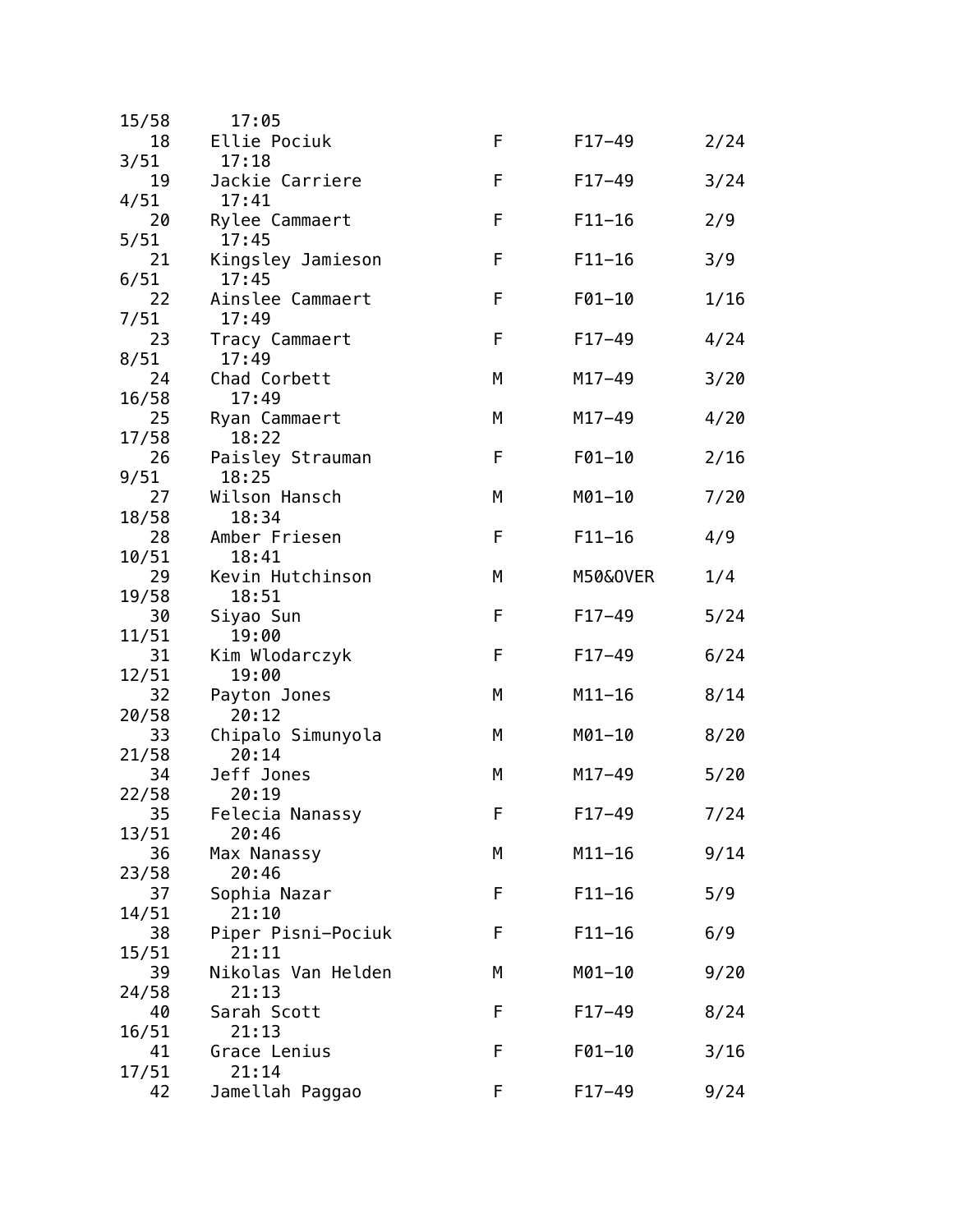| 18/51       | 21:15                   |   |                     |       |
|-------------|-------------------------|---|---------------------|-------|
| 43          | Tane Bertrand-Meadows   | М | $M11 - 16$          | 10/14 |
| 25/58       | 21:24                   |   |                     |       |
| 44          | Teague Bertrand-Meadows | М | $M11 - 16$          | 11/14 |
| 26/58       | 21:25                   |   |                     |       |
| 45          | Peyton Pisni-Pociuk     | F | $F11 - 16$          | 7/9   |
| 19/51       | 22:18                   |   |                     |       |
| 46          | Darren Baker            | M | $M17 - 49$          | 6/20  |
| 27/58       | 22:21                   |   |                     |       |
| 47          | Lucy Baker              | F | $F01 - 10$          | 4/16  |
| 20/51       | 22:21                   |   |                     |       |
| 48          | Hadera Short            | F | $F17-49$            | 10/24 |
| 21/51       | 22:33                   |   |                     |       |
| 49          | Nadine Linder           | F | <b>F50&amp;OVER</b> | 1/2   |
| 22/51       | 22:33                   |   |                     |       |
| 50          | Edwin Mitchell          | M | $M17 - 49$          | 7/20  |
| 28/58       | 22:37                   |   |                     |       |
| 51          | Caelen Yung             | М | $M11-16$            | 12/14 |
| 29/58       | 22:44                   |   |                     |       |
| 52          | Shawn Towns             | М | $M17 - 49$          | 8/20  |
| 30/58       | 23:18                   |   |                     |       |
| 53          | Isabella Towns          | М | $M17 - 49$          | 9/20  |
| 31/58       | 23:19                   |   |                     |       |
| 54          | Sarah Strauman          | F | $F17-49$            | 11/24 |
| 23/51       | 23:19                   |   |                     |       |
| 55          | Chris Wlodarczyk        | М | $M17 - 49$          | 10/20 |
| 32/58       | 23:21                   |   |                     |       |
| 56          | Grayson Crosby<br>23:22 | М | $M11 - 16$          | 13/14 |
| 33/58<br>57 | Ernie Hansch            | M | $M17 - 49$          | 11/20 |
| 34/58       | 24:03                   |   |                     |       |
| 58          | Colton Lamirande        | М | M01-10              | 10/20 |
| 35/58       | 24:05                   |   |                     |       |
| 59          | Jasper Li               | M | M01-10              | 11/20 |
| 36/58       | 24:06                   |   |                     |       |
| 60          | Jennifer Truman         | F | $F17 - 49$          | 12/24 |
| 24/51       | 24:22                   |   |                     |       |
| 61          | Isla Herkimer           | F | $F01 - 10$          | 5/16  |
| 25/51       | 24:27                   |   |                     |       |
| 62          | Bryn Herkimer           | F | $F01 - 10$          | 6/16  |
| 26/51       | 24:27                   |   |                     |       |
| 63          | Jeff Herkimer           | М | M50&0VER            | 2/4   |
| 37/58       | 24:28                   |   |                     |       |
| 64          | Bryan Pociuk            | М | $M17 - 49$          | 12/20 |
| 38/58       | 24:33                   |   |                     |       |
| 65          | Jill Chapman            | F | $F17-49$            | 13/24 |
| 27/51       | 25:06                   |   |                     |       |
| 66          | Jax Chapman             | М | $M01 - 10$          | 12/20 |
| 39/58       | 25:06                   |   |                     |       |
| 67          | Bowen Lenius            | М | M01-10              | 13/20 |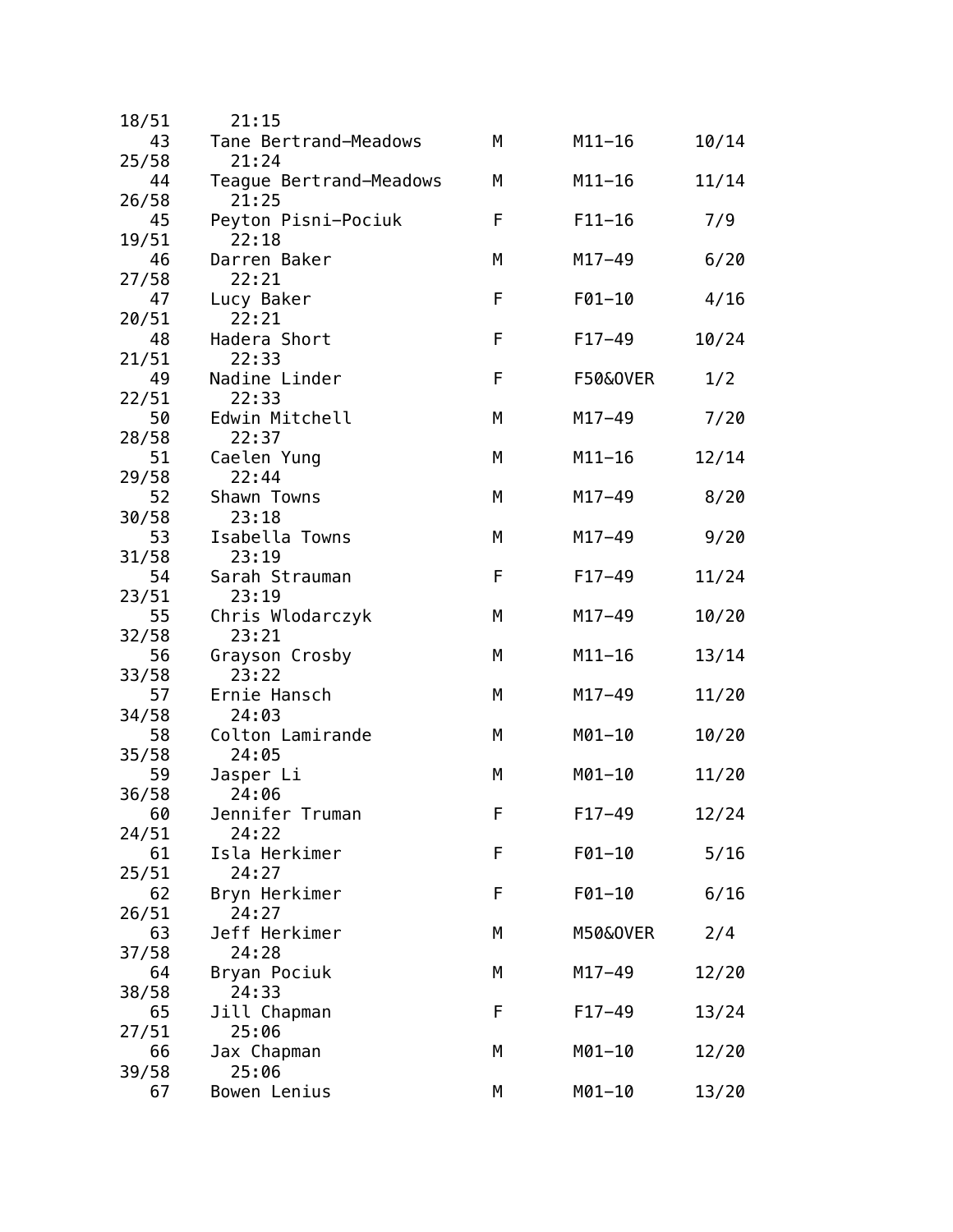| 40/58 | 25:13               |   |            |       |
|-------|---------------------|---|------------|-------|
| 68    | John Lenius         | M | $M17 - 49$ | 13/20 |
| 41/58 | 25:14               |   |            |       |
| 69    | Justin Truman       | М | $M11 - 16$ | 14/14 |
| 42/58 | 25:15               |   |            |       |
| 70    | Kevin Truman        | Μ | M50&0VER   | 3/4   |
| 43/58 | 25:17               |   |            |       |
| 71    | Abby Brite          | F | $F11 - 16$ | 8/9   |
| 28/51 | 25:20               |   |            |       |
| 72    | Emmett Scott        | Μ | M01-10     | 14/20 |
| 44/58 | 25:48               |   |            |       |
| 73    | Mike Van Helden     | М | $M17 - 49$ | 14/20 |
| 45/58 | 25:48               |   |            |       |
| 74    | Matthew Rubangakene | М | $M17 - 49$ | 15/20 |
| 46/58 | 26:02               |   |            |       |
| 75    | Taylor Brite        | F | F01-10     | 7/16  |
| 29/51 | 26:02               |   |            |       |
| 76    | Heidi Brite         | F | $F17-49$   | 14/24 |
| 30/51 | 26:02               |   |            |       |
| 77    | Olivia Boutet       | F | F01-10     | 8/16  |
| 31/51 | 26:32               |   |            |       |
| 78    | Fiona Blight        | F | F01-10     | 9/16  |
| 32/51 | 26:52               |   |            |       |
| 79    | Erica Halmarson     | F | $F17-49$   | 15/24 |
| 33/51 | 26:53               |   |            |       |
| 80    | Cora Blight         | F | F01-10     | 10/16 |
| 34/51 | 26:53               |   |            |       |
| 81    | Ryan Blight         | M | $M17 - 49$ | 16/20 |
| 47/58 | 26:54               |   |            |       |
| 82    | Jordan Cactian      | М | $M01 - 10$ | 15/20 |
| 48/58 | 27:01               |   |            |       |
| 83    | Jonas Cacatian      | М | $M17 - 49$ | 17/20 |
| 49/58 | 27:04               |   |            |       |
| 84    | Reba Cacatian       | F | $F17-49$   | 16/24 |
| 35/51 | 27:11               |   |            |       |
| 85    | Jasmine Leung       | F | F01-10     | 11/16 |
| 36/51 | 27:12               |   |            |       |
| 86    | Aimee Intac-Leung   | F | $F17 - 49$ | 17/24 |
| 37/51 | 27:15               |   |            |       |
| 87    | Walter Kendall      | М | $M01 - 10$ | 16/20 |
| 50/58 | 27:16               |   |            |       |
| 88    | Zander Chapman      | М | M01-10     | 17/20 |
| 51/58 | 27:17               |   |            |       |
| 89    | Meg Kendall         | F | $F17-49$   | 18/24 |
| 38/51 | 27:17               |   |            |       |
| 90    | Mallory Li          | F | $F11 - 16$ | 9/9   |
| 39/51 | 27:19               |   |            |       |
| 91    | Chipalo Simunyola   | Μ | M17-49     | 18/20 |
| 52/58 | 27:56               |   |            |       |
| 92    | David Taillieu      | М | M50&0VER   | 4/4   |